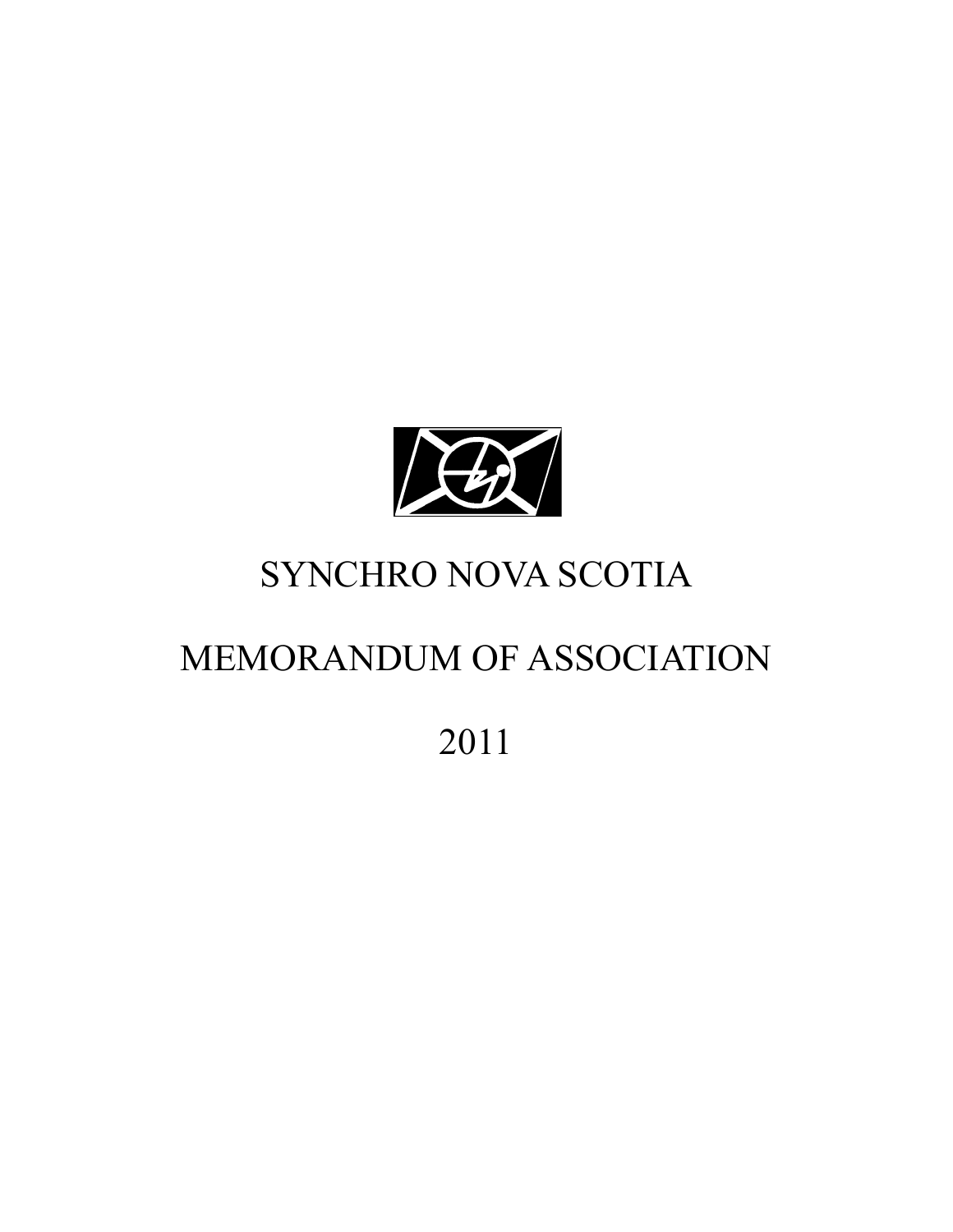## **SYNCHRO NOVA SCOTIA MEMORANDUM OF ASSOCIATION**

The objects of Synchro Nova Scotia shall be:

- 1) To promote, teach, foster, encourage and improve synchronized swimming in any manner whatsoever.
- 2) To stimulate public opinion in favour of providing proper accommodation, adequate facilities and trained instructors for teaching and developing synchronized swimming.
- 3) To regulate Amateur Synchronized Swimming under its jurisdiction and to deal with any infringement thereof.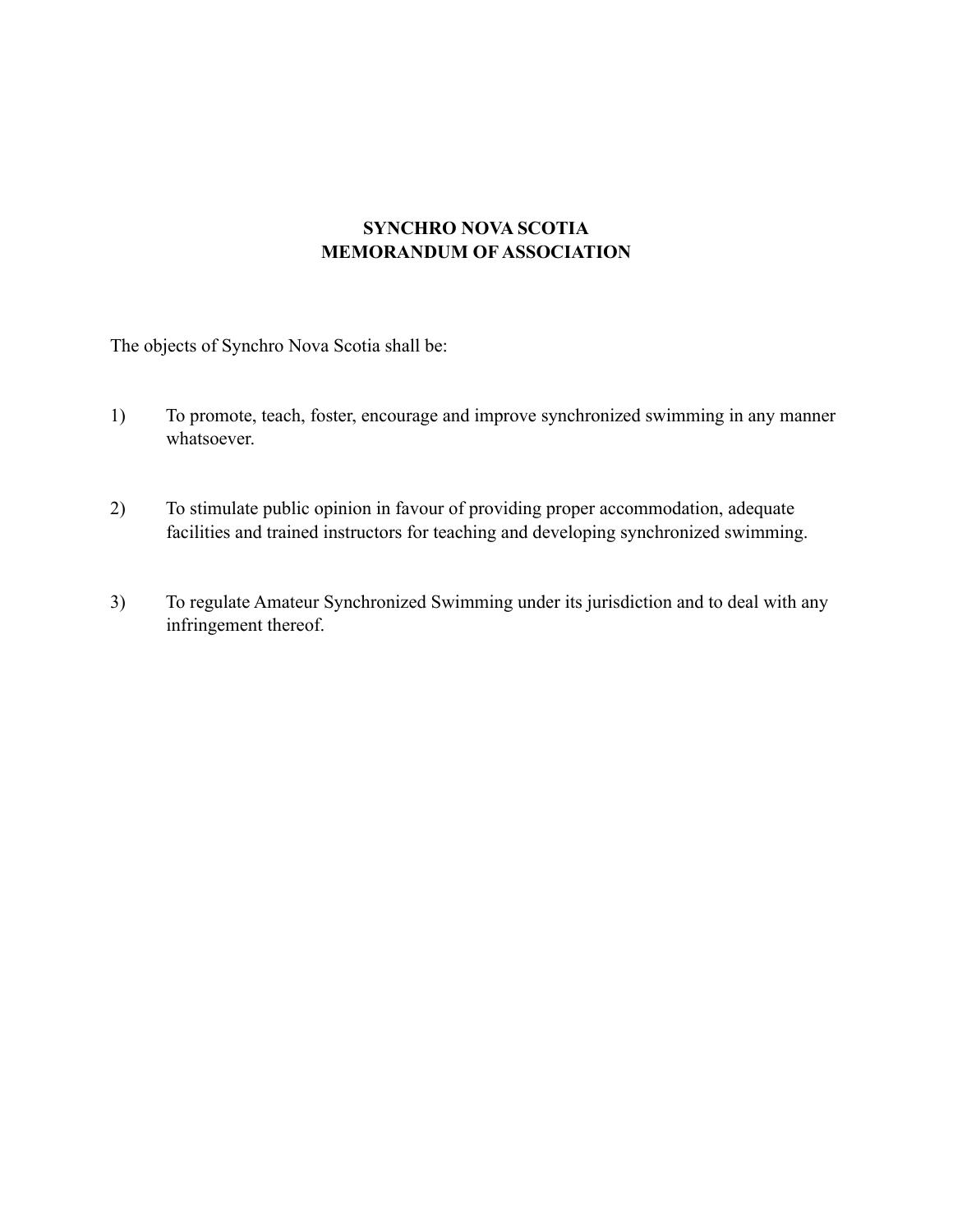# SYNCHRO NOVA SCOTIA BY -LAWS

#### **NAME**

The name of the Association shall be Synchro Nova Scotia.

Wherever they appear in this text, words imparting the feminine gender shall include the masculine. Plural words shall include the singular number and the singular number shall include the plural.

#### **RELATION TO SYNCHRO CANADA**

Synchro Nova Scotia shall operate as a Provincial section of Synchro Canada. Synchro Nova Scotia, its member clubs, and associate members shall not contravene the By-Law and Rules of Synchro Canada.

#### **CORPORATE SEAL**

The seal of Synchro Nova Scotia shall be in the form attached until changed by resolution of the Board. The custody of the seal shall be entrusted to a person whom the Board may designate.

#### **APPLICATION OF THE BY-LAWS**

These By-Laws and Rules shall apply to Synchro Nova Scotia and the members and clubs within its jurisdiction.

#### **MEMBER COMPETITORS**

Member competitors shall be duly registered amateurs: Registered as set out in these By-Laws: Amateur as defined in the Synchro Canada definition.

#### **MEMBERSHIP**

- 1) Synchro Nova Scotia shall consist of amateur synchronized swimming clubs which must be member clubs in good standing.
- 2) A general membership in Synchro Nova Scotia shall be available to any person interested in or desiring to promote synchronized swimming in Nova Scotia.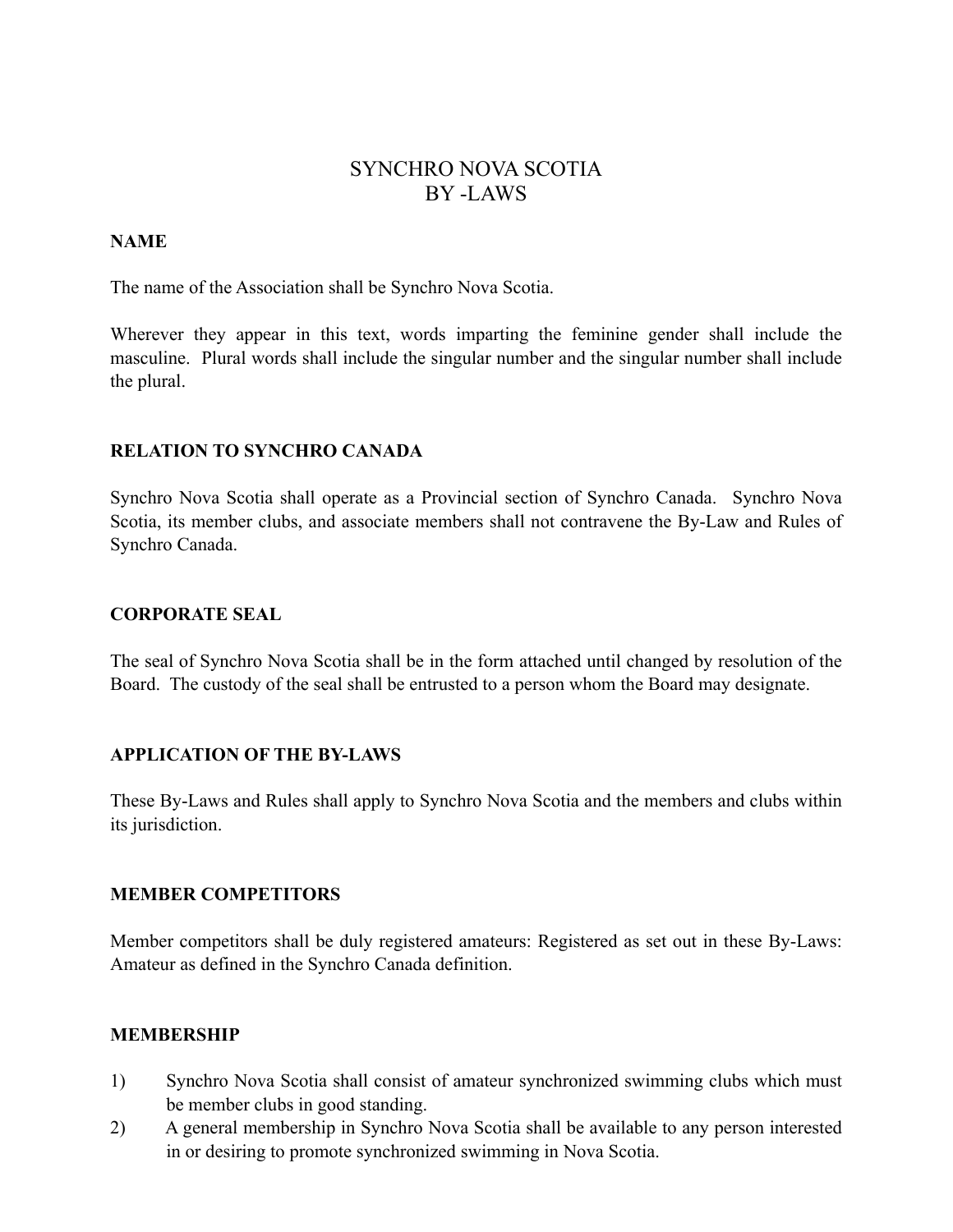3) An Honorary Membership in Synchro Nova Scotia may be awarded to those persons who have made substantial contributions or have performed outstanding service on behalf of the sport and shall be awarded when the Board of Directors consider recipients worthy.

## **FEES**

An affiliation fee, as determined by Synchro Nova Scotia Executive, shall be paid by each member club and general member to Synchro Nova Scotia.

All members must adhere to the CASSA Discipline Policy and CASSA Anti-Harassment Policy to remain "members in good standing". The Discipline Policy and Anti-Harassment Policy identify the standard of behaviour which is expected of all Synchro Nova Scotia members. Members who fail to meet this standard will be subject to the disciplinary sanctions identified within these policies. Any appeals regarding sanctions shall be filed and considered under the guidelines set out in the CASSA Appeals Policy.

- 1) The affiliation fee for each member club shall be as set forth by the Board of Directors annually. This includes the fee for affiliation with Synchro Canada.
- 2) All affiliation fees for each member club must be paid to Synchro Nova Scotia annually. Failure to pay affiliation fees by the stipulated date shall result in loss of Provincial voting privileges.
- 3) The General Membership fee shall be as set forth by the Board of Directors annually.
- 4) The registration fee for competitive swimmers shall be as set forth by the Board of Directors annually.
- 5) Examination Fees for Recreational Star Awards and Competitive Awards shall be as set forth by the Board of Directors annually.

## **MANAGEMENT AND ADMINISTRATION**

The management and administration of Synchro Nova Scotia shall be conducted by:

1) The Board of Directors consisting of the following: President, Vice President Administration, Vice President Technical, Vice President Advanced Training, Past President, Secretary, Coaches Chair, Officials Chair, Competitions Chair and Athlete's Rep.

# **FINANCE**

- 1) Synchro Nova Scotia has its accounting records processed by an independent accountant on an annual basis.
- 2) Synchro Nova Scotia operates on a balanced budget. Synchro Nova Scotia does not exercise any borrowing powers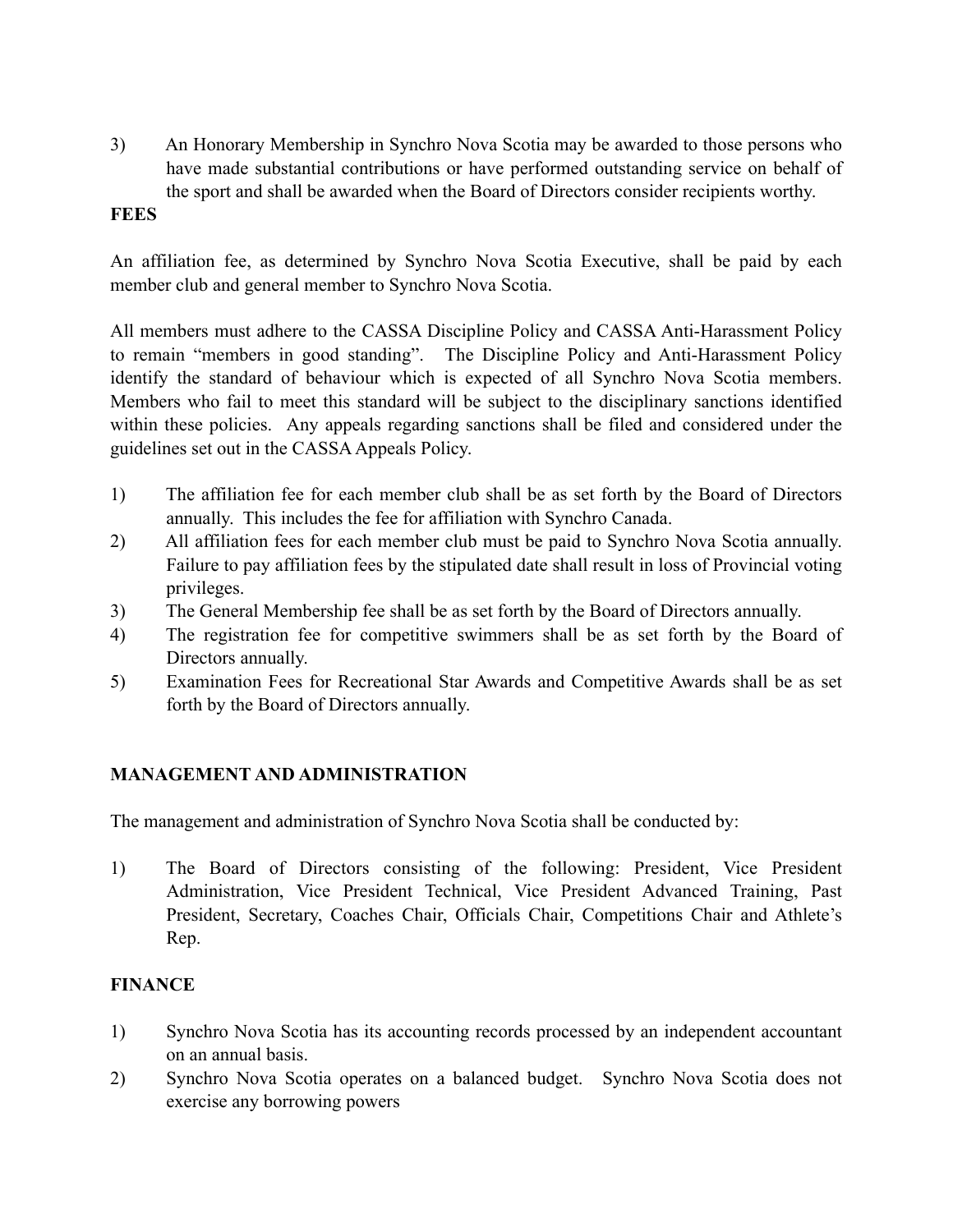## **METHOD OF ELECTION**

The Board of Directors of Synchro Nova Scotia shall be determined by the following method:

- 1) Elected annually for a one-year term with a recommended maximum of four (4) terms. The Past President is not elected.
	- a. President
	- b. Past President
		- i. Nominating Committee Chair
	- c. Vice President Administration
		- i. Finance Committee Chair
	- d. Vice President Technical
	- e. Vice President Advanced Training
	- f. Secretary
	- g. Coaches Chair
	- h. Officials Chair
	- i. Competitions Chair
	- j. Athletes Representative (appointed by the V. P. Technical from names submitted)

It is further recommended that nominees be encouraged to commit to at least a minimum of a two year term. Nominations for the Board of Directors shall be requested from affiliated clubs. Employees of Synchro Nova Scotia are not entitled to a vote.

All Directors of Synchro Nova Scotia shall adhere to the CASSA Discipline Policy and CASSA Anti-Harassment Policy. The Discipline Policy and Anti-Harassment Policy identify the standard of behaviour which is expected. Directors who fail to meet this standard will be subject to the disciplinary sanctions identified within these policies. Any appeals regarding sanctions shall be filed and considered under the guidelines set out in the CASSA Appeals Policy.

There is no remuneration for any Officer or Director of Synchro Nova Scotia.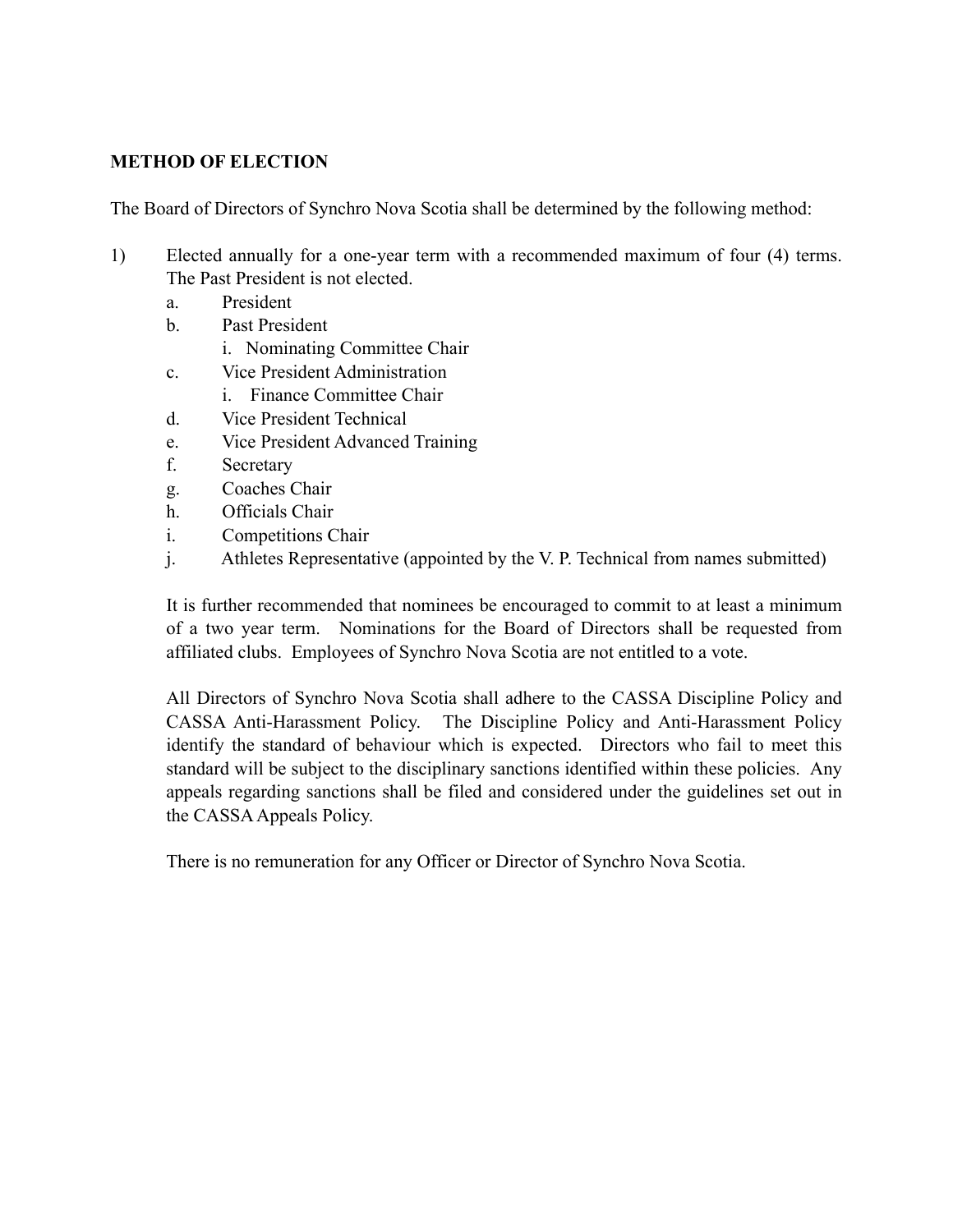#### **Board of Directors**

- 1) The Board of Directors of Synchro Nova Scotia shall consist of the following members:
	- a. President
	- b. Vice President Administration
		- i. Finance Committee Chair
	- c. Vice President Technical
	- d. Past President
		- 1. Nominating Committee Chair
	- e. Vice President Advanced Training
	- f. Secretary
	- g. Coaches Chair
	- h. Officials Chair
	- i. Competitions Chair
	- j. Athlete's Rep. (Appointed by the V.P. Technical from names submitted)
- 2) The duties shall be:
	- a. Be empowered to carry out the business of Synchro Nova Scotia and hold such meetings as it deems necessary.
	- b. Have the power to appoint Chairs of "ad hoc" committees and clearly define the duties and functions of such committees.
	- c. In case of death, resignation or incapacity of any officer or Chair of a Standing Committee of Synchro Nova Scotia, the Board may declare the office vacant and appoint another person for the balance of the term.
	- d. Prepare summary information and recommendations regarding the requested expenditures of various Committee Chairs, as well as the salary and benefits of paid staff.

#### **DUTIES**

#### *President*

The elected President's duties shall include:

- 1) To call and preside at all Board of Directors meetings.
- 2) To cast the deciding vote in case of a tie.
- 3) Appoint and monitor special committees.
- 4) Monitor the duties of other Board members of Synchro Nova Scotia.
- 5) Conduct any business arising between meetings.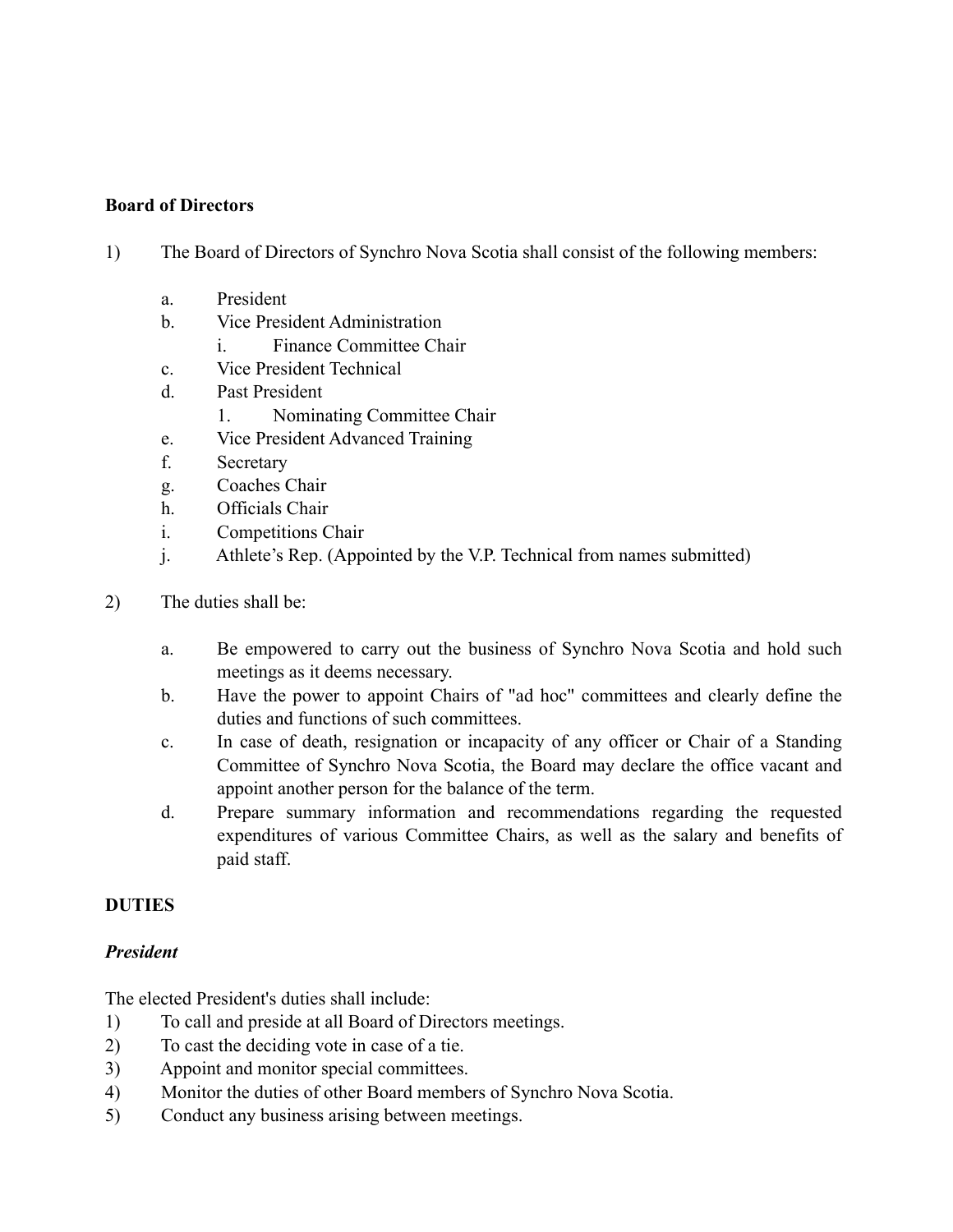- 6) Represent Synchro Nova Scotia as required and ensure that the decisions and concerns of the Board of Directors are raised accordingly.
- 7) Being an ex-officio member of all committees.
- 8) Being one of the signing officers.
- 9) To exercise such powers and to perform such duties as are customarily vested in a President, which include:
	- a. Maintain close contact with Synchro Canada and all its factions.
	- b. Maintain close contact with the Executive Director.
	- c. Maintain close contact with Government Sport Division.
	- d. Maintain close contact with Sport Nova Scotia.
	- e. Be a member of the Board of Directors of Synchro Canada.
	- f. Liaise with the Board of Directors to establish and monitor the duties of the Executive Director.
	- g. Scrutinize correspondence and delegate to appropriate committees.

## *Past President*

The Past President's duties shall include:

- 1) Chairing the Nominating Committee.
- 2) Offering consultation and guidance when necessary.

## *Vice President Administration*

The duties of the elected Vice President Administration shall be:

- 1) Performing the duties of the President in the latter's absence or inability to act.
- 2) To assist the President in every way in the operation of Synchro Nova Scotia's activities.
- 3) Assisting in the development and monitoring of duties and projects of the committee members.
- 4) Assist in the completion of the relevant sections of the Funding Assessment every four years or whatever is required by the Government
- 5) Assist in developing the Annual Outcomes in co-ordination with the Board of Synchro Nova Scotia as required by the Government..
- 6) Composing an agenda and chairing the Finance Committee meetings.
- 7) Updating the By-Laws annually.
- 8) Initiate and monitor long range planning.
- 9) Tracking rule, policy, and procedure changes on an ongoing basis and ensuring that the General Information Handbook is updated annually.
- 10) Being one of the signing officers in absence of the President.

## *Vice President Technical*

The duties of the elected Vice President Technical shall be:

1) Composing an agenda and chairing the Technical Committee meetings.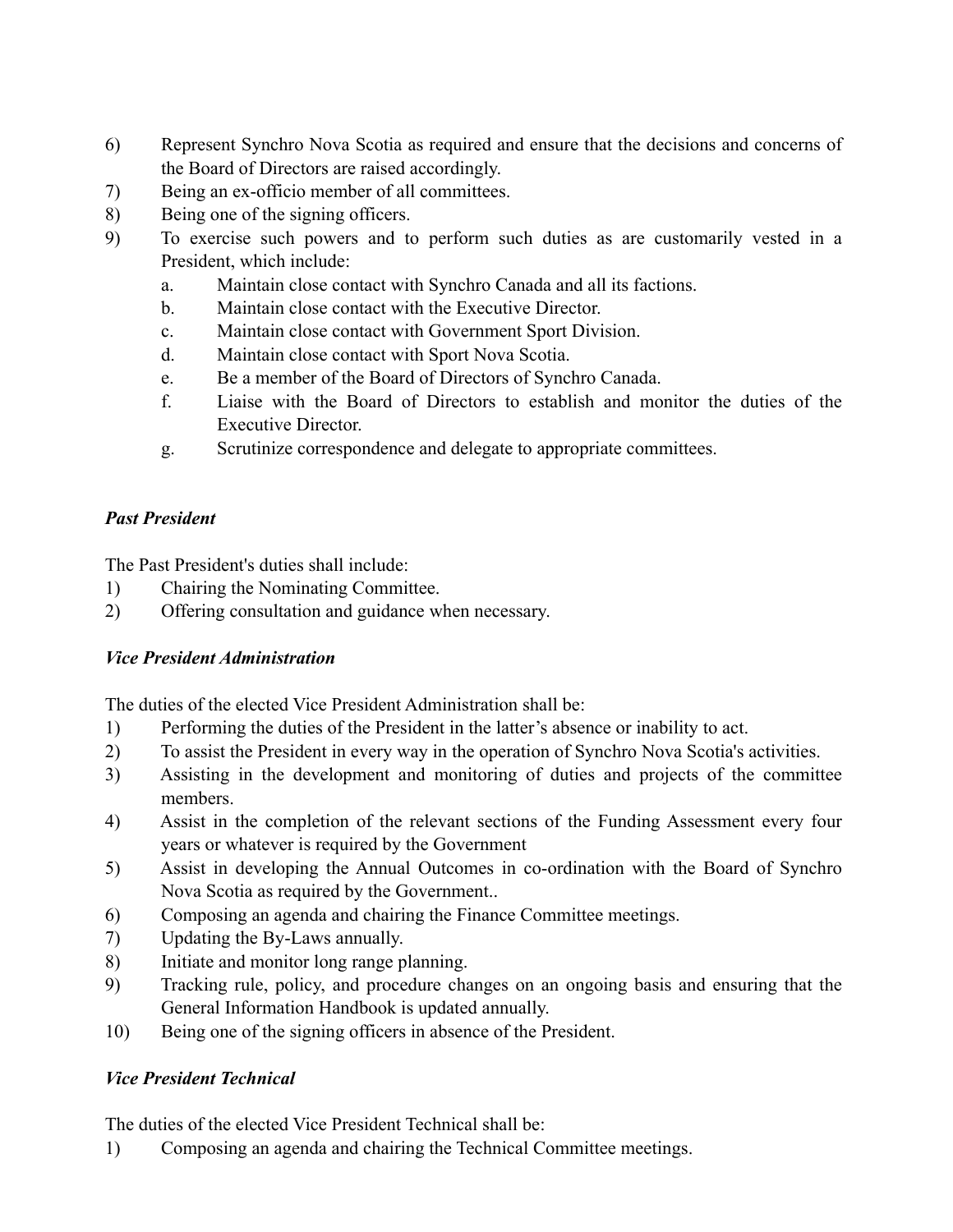- 2) Assisting in the development and monitoring of duties and projects of the committee members.
- 3) Assist in the completion of the relevant sections of the Funding Assessment every four years or whatever is required by the Government.
- 4) Assist in developing the Annual Outcomes in co-ordination with the Board of Synchro Nova Scotia as required by the Government.
- 5) Keeping an updated list of all technical requirements for competitions.
- 6) Arranging for clinics for the figures and such other technical matters as may be requested in writing by a member club.
- 7) Being responsible for the relaying of information on current trends in the performance and judging of figures and routines through clinics, newsletter, website etc.
- 8) Advising the Board of Directors on technical matters.
- 9) Determining the need for coaching clinics and NCCP coaches training programs in conjunction with Coaches Chair and notifying the Executive Director for administration of programs.
- 10) Being responsible for naming the Athlete's Representative as follows: Each club will be sent an athlete's rep job description and notified that they can nominate two (2) candidates. Each candidate will be required to submit a resume. A selection committee comprised of members of the Technical Committee will choose the candidate best able to fulfill the mandate.

## *Vice President Advanced Training*

The duties of the Vice President Advanced Training shall include:

- 10) Develop a budget for the portfolio.
- 11) Assist in the completion of the relevant section of the Funding Assessment every four years or whatever is required by the Government.
- 12) Complete the relevant section for the Annual Outcomes in co-ordination with the Board of Synchro Nova Scotia as required by the Government.
- 13) To call and preside at all Advanced Training Committee meetings.
- 14) To cast the deciding vote in the case of a tie.
- 15) Appoint and monitor special committees as may be required.
- 16) Monitor the duties of other members of the Advanced Training Committee.
- 17) Conduct any business arising between meetings.
- 18) Represent the Provincial/Canada Games Team as required and ensure that the decisions and concerns of the Committee are raised accordingly. Being an ex-officio member of all sub-committees.

#### *Secretary*

The elected Secretary's duties shall include:

- 1) Recording all minutes of all meetings of Board of Directors and ensuring a copy of said minutes is sent to all members of the Board through the Executive Director at the office.
- 2) Ensuring all notices of meetings are issued.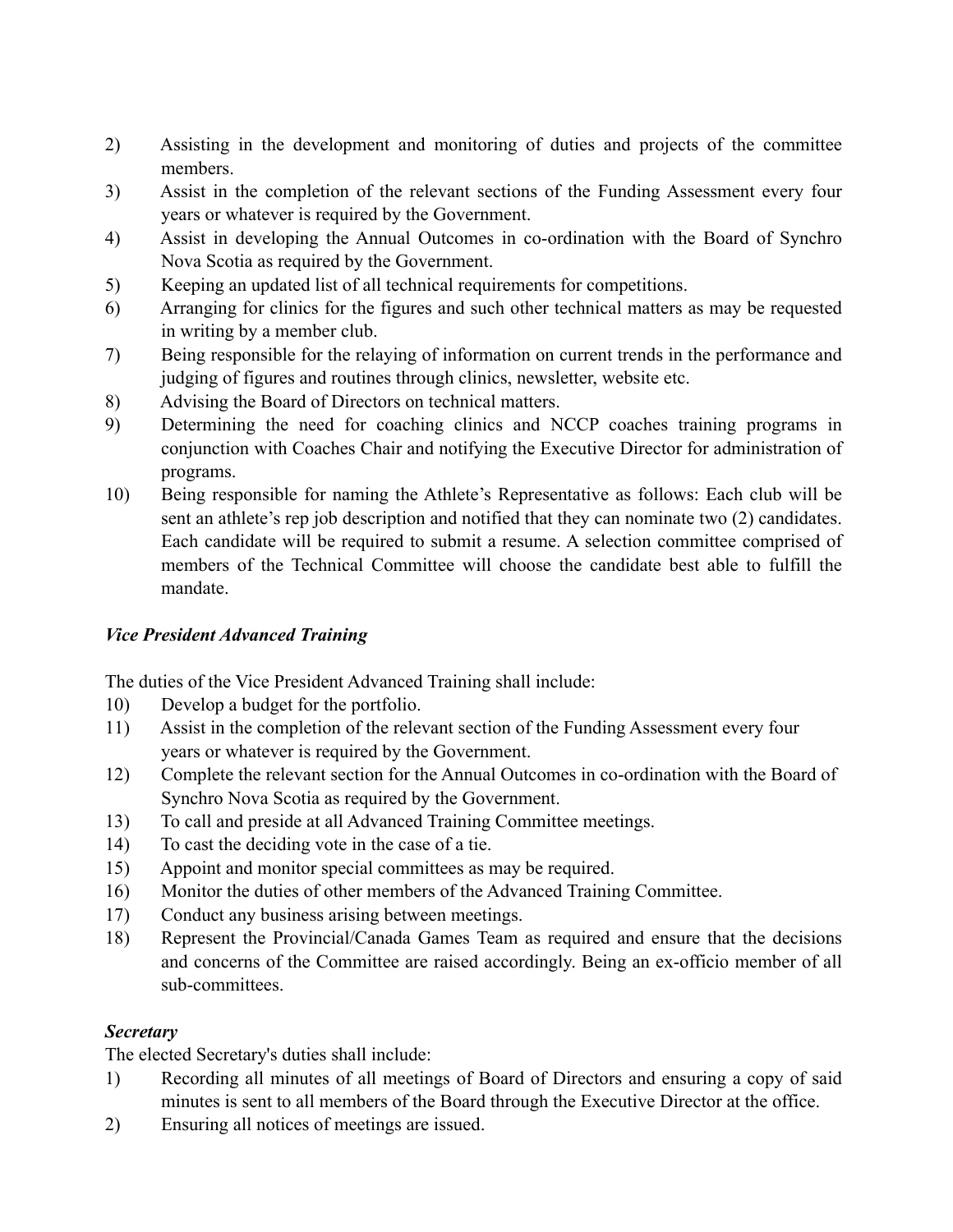## **COMMITTEE MEMBERS**

The Board of Directors of Synchro Nova Scotia shall consist of the following:

## *Technical Committee*

- 1) Coaches Chair
- 2) Officials Chair
- 3) Competitions Chair
- 4) Participation Chair
- 5) Athletes' Representative Administrative
- 6) VicePresident Advanced Training

#### *Administrative Committee*

- 7) Awards Chair
- 8) Historian
- 9) Publicity Chair
- 10) Fundraising Chair
- 11) Fair Play and Harassment Officer
- 12) Treasurer
- 13) Nominating Committee Chair

## *Advanced Training Committee*

- 14) Coach
- 15) Manager

## *Coaches Chair*

The elected Coaches Chair's duties shall include:

- 1) Develop a budget for Coaching including a prioritized list of all planned events.
- 2) Assist in the completion of the Coaches section of the Funding Assessment every four years or whatever is required by the Government.
- 3) Complete the Coaches section of the Annual Outcomes in co-ordination with the Board of Synchro Nova Scotia as required by the Government.
- 4) Compiling an up-to-date roster of all Provincial Coaches and certifications.
- 2) Provide and maintain liaisons between the Coaches of the affiliated clubs and the Provincial Section and the National Coaches Representative or Chair, on such matters as the National body deems necessary or when called upon.
- 3) Give written reports of matters discussed at Provincial or National Coaches meetings and bring them to Provincial Board and/or Technical Committee meetings.
- 4) Report to the Coaches following Board Meetings on developments concerning Coaches through the newsletter and website, etc.
- 5) Other duties assigned.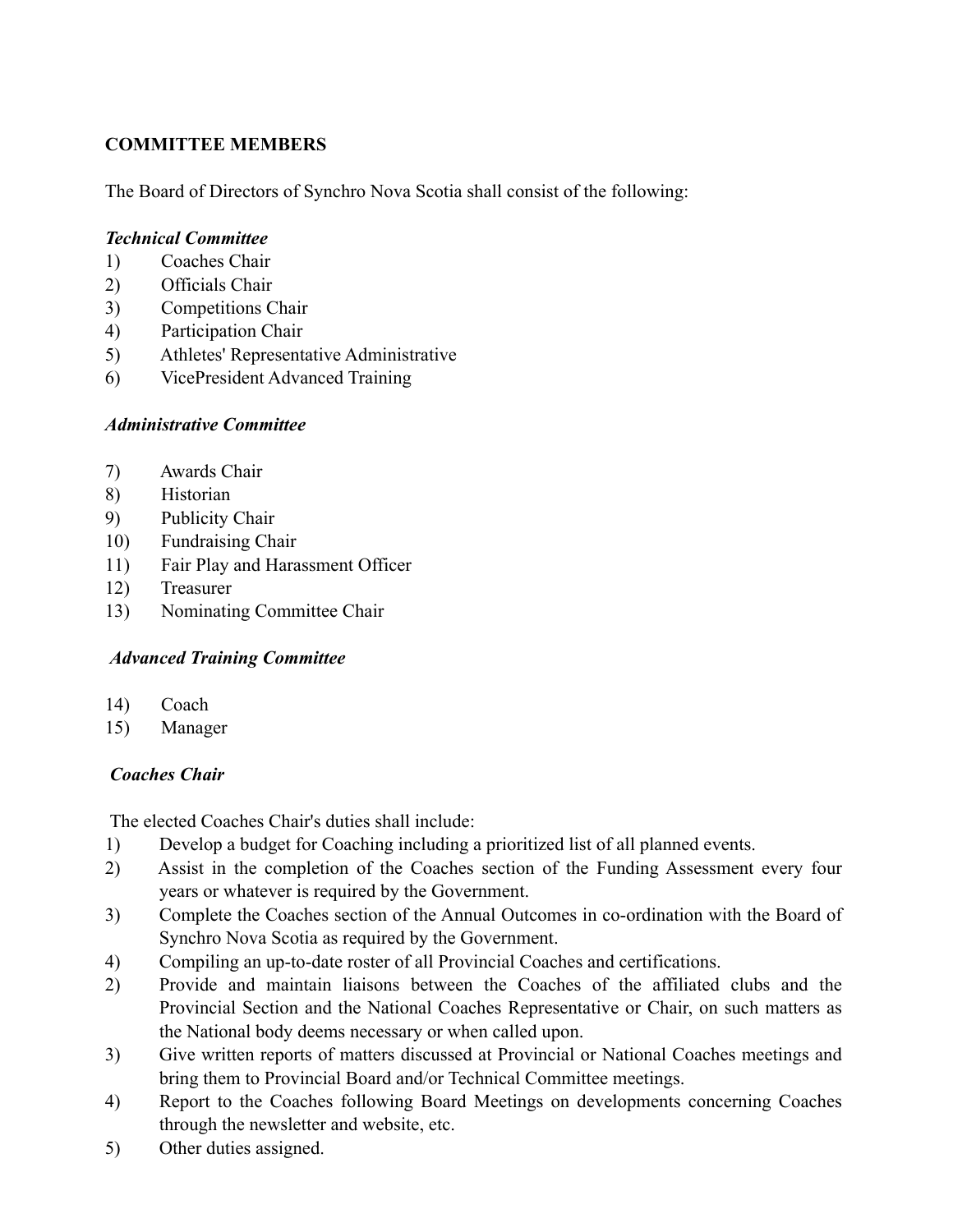## *Officials Chair*

The elected Officials Chair's duties shall include:

- 1) Develop a budget for Officials including a prioritized list of all planned events.
- 2) Assist in the completion of the Officials section of the Funding Assessment every four years or whatever is required by the Government.
- 3) Complete the Officials section for Annual Outcomes in co-ordination with the Board of Synchro Nova Scotia as required by the Government.
- 4) Maintain an up-to-date list of qualified Judges residing in the Province.
- 5) Arrange for Officials clinics, courses and examinations, with assistance of Executive **Director**
- 6) Complete a yearly Provincial Officials Report by August 1st and submit to the Chair of the Officials Management Team of Synchro Canada.
- 7) Recommend officials for upgrade to Level 3 certification, present to the Board of Synchro Nova Scotia for approval, and send to the Chair of the Officials Management Team of Synchro Canada by August 1<sup>st</sup> of each year.
- 8) Maintain a record of performances by each Official, i.e. numbers of competitions officiated each year.
- 9) Supervise and/or delegate supervision of practice judging at provincial competitions.
- 10) Maintain records of course content and exams on all levels and all relative information.
- 11) Provide a list of panels of officials for all meets.
- 12) Attend Board, Technical Committee, and Summer Planning meetings. Provide reports to the Executive Director for addition to meeting packages.
- 13) Other duties as assigned.

## *Competitions Chair*

The elected Competitions Chair's duties shall include:

- 1) Develop a budget for the Competitions area including a prioritized list of planned events.
- 2) Assist in the completion of the Competitions section of the Funding Assessment every four years or whatever is required by the Government.
- 3) Complete the Competitions section for the Annual Outcomes in co-ordination with the Board of Synchro Nova Scotia as required by the Government.
- 4) Sending out a calendar of events to all registered clubs and officials with the aid of the Executive Director.
- 5) Arranging for a Meet Manager for each competition.
- 6) Arranging for clubs to host the meets sanctioned throughout the year.
- 7) Being responsible for how meets should be hosted.
- 8) Maintain all materials necessary for meets.
- 9) Being responsible for all scoring material to be used at meets.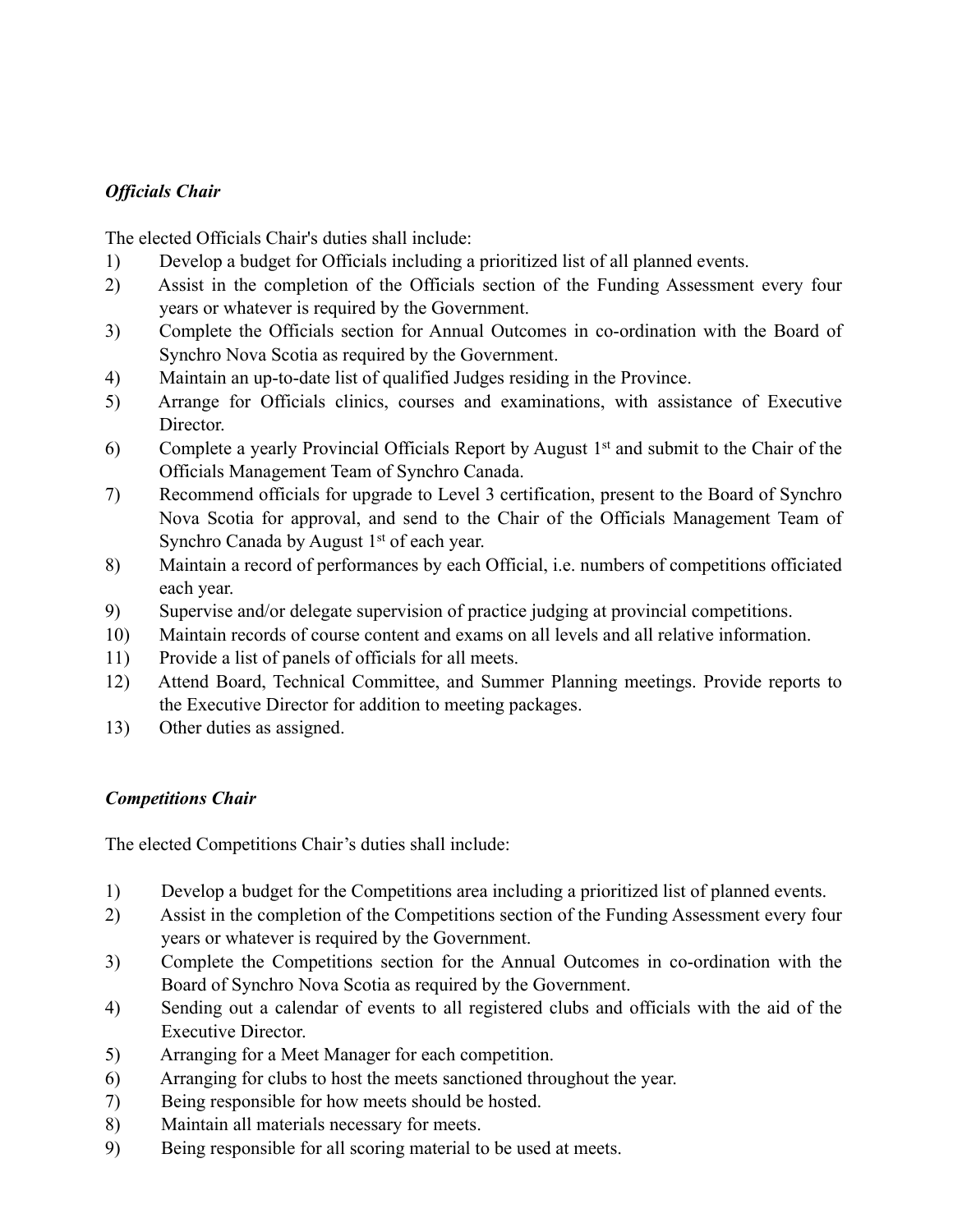- 10) Ensuring athletes are eligible to complete in the categories they are entered.
- 11) Ensure coach criteria are met before awarding deck privileges.

## *Participation Chair*

The elected Participation Chair's duties shall include:

- 1) Develop a budget for Participation including a prioritized list of all planned events.
- 2) Assist in the completion of the Participation section of the Funding Assessment every four years or whatever is required by the Government.
- 3) Complete the Participation section for the Annual Outcomes in co-ordination with the Board of Synchro Nova Scotia as required by the Government.
- 4) Co-ordinate the annual Outreach Event for recreational swimmers.
- 5) Give assistance to any pools that are interested in starting recreational clubs.
- 6) Help increase participation in the sport of synchronized swimming
- 7) Other duties as assigned.

## *Athletes' Representative*

The appointed Athletes' Representative's duties shall include:

- 1) Develop a budget for the Athletes' Representative portfolio.
- 2) Assist in the completion of the relevant section of the Funding Assessment every four years or whatever is required by the Government.
- 3) Complete the relevant section for the Annual Outcomes in co-ordination with the Board of Synchro Nova Scotia as required by the Government.
- 4) Liaise between athletes and Board of Directors by bringing the concerns of the athletes to the Board.
- 5) Set criteria and guidelines necessary for nominations of Fair Play Award, issued annually.
- 6) Compiling and overseeing nominations for Fair Play Awards issued to athletes based on criteria set by the officer, as well as issuing these Awards.
- 7) Organize at least one Fair Play Event for Synchro Nova Scotia athletes and members annually.
- 8) Report any pertinent information from the Board to the swimmers through the newsletter, website etc.

## *Awards Chair*

The elected Awards Chair's duties shall include:

- 1) Develop a budget for the Awards portfolio including costs of keeping awards (Star awards, competition medals and ribbons) in stock, mailings, etc.
- 2) Assist in the completion of the relevant section of the Funding Assessment every four years or whatever is required by the Government.
- 3) Co-ordinating the Star Award Program.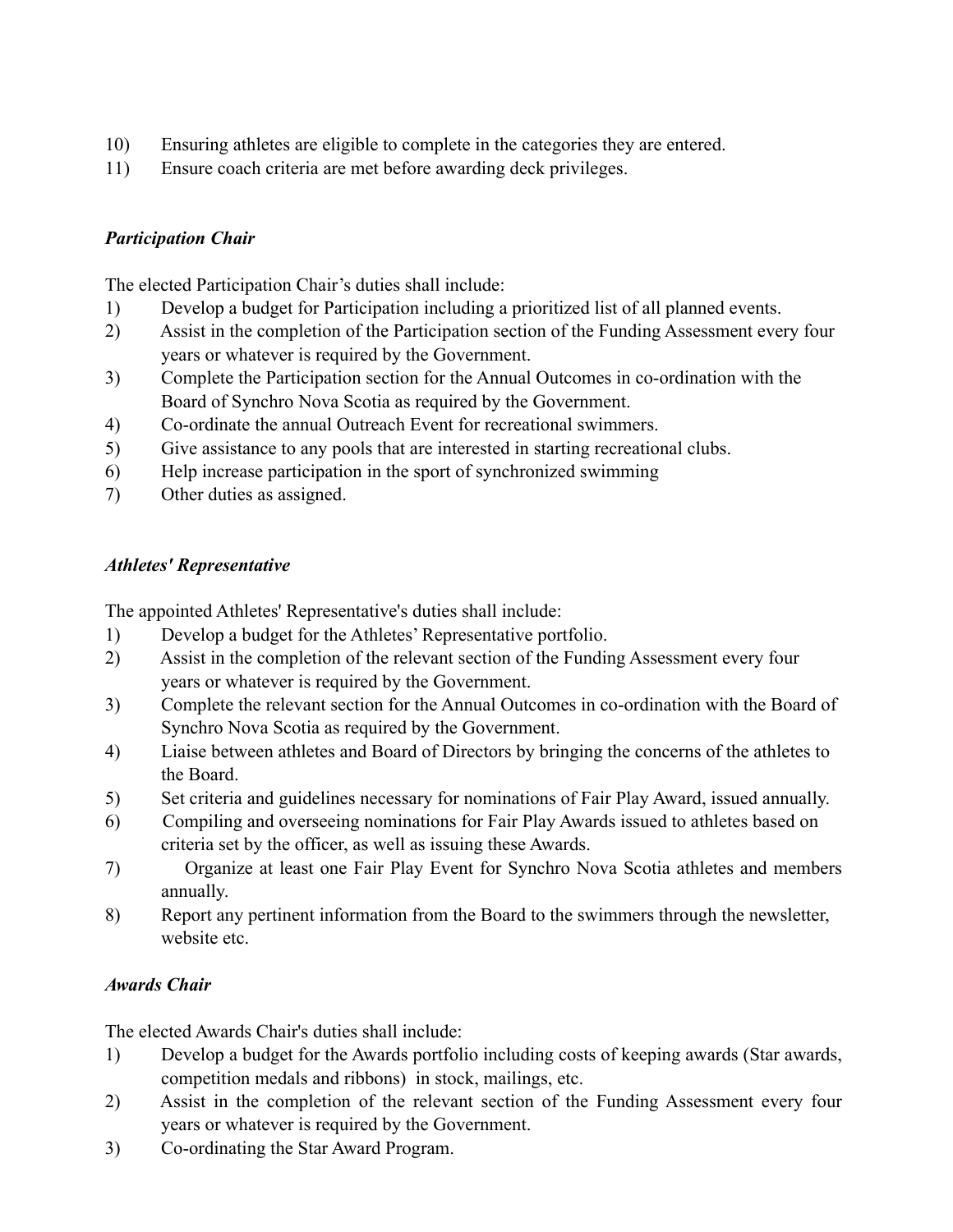- 4) Maintain a file of program test sheets and marking when and to whom awards were sent.
- 5) Ensuring that all required engraving on medals has been properly completed and that ribbons are ordered.
- 6) Producing the labels for competition ribbons for each competition.
- 7) Become familiar with the selection criteria for all appropriate volunteer related Awards, including but not limited to:

Synchro Canada Awards

Sport Nova Scotia Celebration Day Awards

- 8) Co-ordinate the identification of eligible candidates for all Awards as may be appropriate.
- 9) Present list of eligible candidates to the Board of Directors for selection / approval of Award Nominees.
- 10) Complete and submit Award Nominations as required.
- 11) Co-ordinate award presentations to all successful nominees as required.
- 12) Keep file on awards inventory and advise the Office when it is necessary to order more.
- 13) Other duties as assigned.

## *Historian*

The elected Historian's duties shall include:

- 1) Develop a budget for the Historian's portfolio.
- 2) Keeping all historical data of the Nova Scotia Section in safekeeping.
- 3) Maintaining a record of the historical happenings of the Nova Scotia Section.
- 4) Making the History Book available for display as directed by the Executive with at least fourteen (14) days notice.
- 5) Update, present and insert surplus pages into the History Book at the time of each Annual Meeting.

# *Publicity Chair*

The elected Publicity Chair's duties include:

- 1) To be responsible for the co-ordinator of all P.R. activities of the Section including demonstrations, T.V. or radio interviews, with the assistance of the Executive Director.
- 2) Maintain a current media contact file and arrange for pictures and interviews when deemed necessary.
- 3) Prepare articles for the newspaper, radio, and T.V. release.
- 4) To develop and prepare media kits for specific events.
- 5) Sending advance information to news media on Provincial Competitions, meetings, clinics, and other events.
- 6) Prepare write-ups on Provincial competitors attending outside the province events.
- 7) Keep an up-to-date list of all members and contributors to the newsletter.
- 8) To be responsible for the writing layout and scheduling of the newsletter. Contact members one week in advance to remind them of the upcoming deadlines.

## *Fundraising Chair*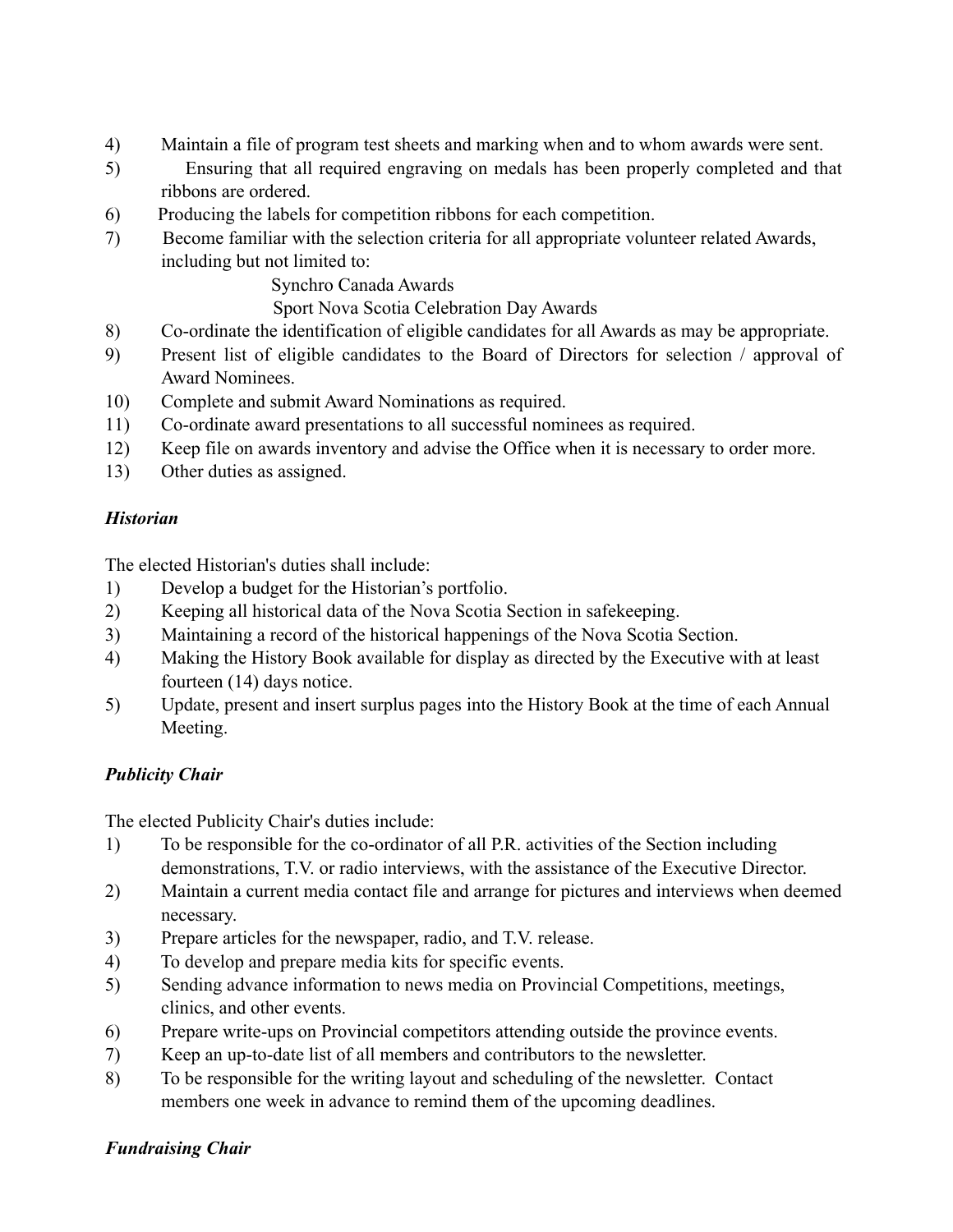The duties of the elected Fundraising Chair shall include:

1) Presenting to the Executive Committee ways of raising money for clinics, travel expenses, etc.

#### *Nominating Committee*

The Nominating Committee is a Standing Committee in our Organizational Structure under the Past President. The committee membership will be the Past President and the Area Representatives.

The role of the Nominating Committee is to meet in February to determine which Board positions will be vacant by the AGM, to request nominations from member clubs and to present a slate of officers to the AGM.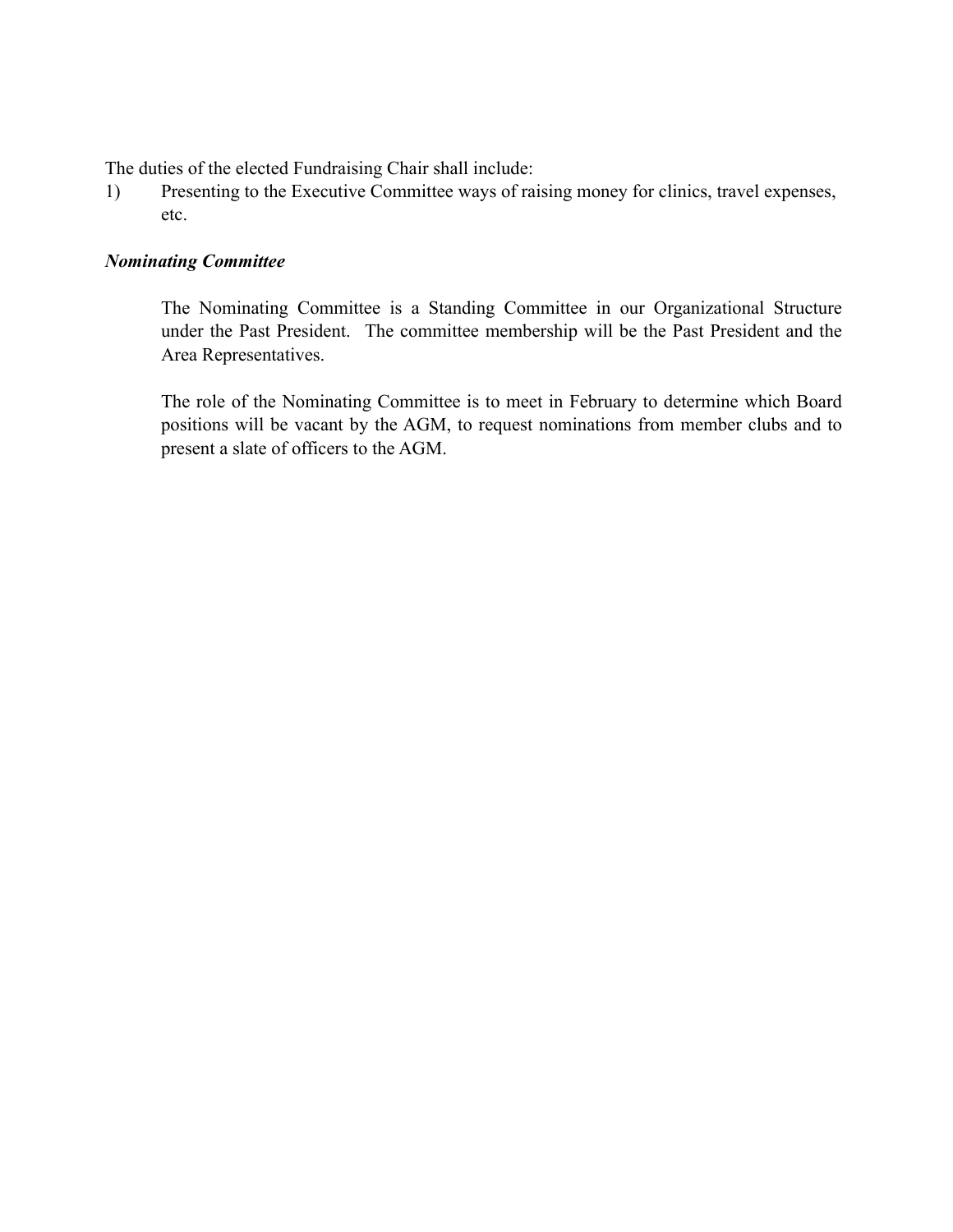## **SUSPENSION**

Synchro Nova Scotia has the power of suspending any amateur provided guilty of an infringement of the by-laws of Synchro Nova Scotia as follows:

1) Suspension action shall be in accordance with the CASSA Discipline Policy.

## **MEETINGS**

- 1) The Annual Meeting of Synchro Nova Scotia shall be held at a time and place as decided by the President, usually during the month of June.
- 2) Board of Directors Meetings shall be held a minimum of two times per year. Members will be informed by mail or email.
- 4) Standing Committee meetings shall be held as deemed necessary by the appropriate Vice Presidents and/or Chairs.

## **ANNUAL MEETING**

- 1) The Annual Meeting of Synchro Nova Scotia shall be held at a time and place designated by the President and shall normally be held in the month of June. Notice of this meeting shall be forwarded to all concerned thirty (30) days in advance.
- 2) Notices of motion proposed for the Annual Meeting shall be forwarded in writing to the Secretary of Synchro Nova Scotia at least thirty (30) days prior to the date of the meeting.
- 3) The regular order of business at the Annual Meeting, which shall take precedence over all other business, shall be:
	- a. Credentials
	- b. Minutes
	- c. Correspondence
	- d. Executive and Standing Committee Reports
	- e. Area Representatives Reports
	- f. Business Arising from the Minutes
	- g. New Business
	- h. Election of the Board of Directors
	- i. Adjournment
- 4) The Secretary shall ensure that minutes are forwarded to all persons mentioned above within (40) days.
- 5) Call to Order by Herb Perry shall apply at all meetings at which jurisdictional disputes and parliamentary procedure queries arise.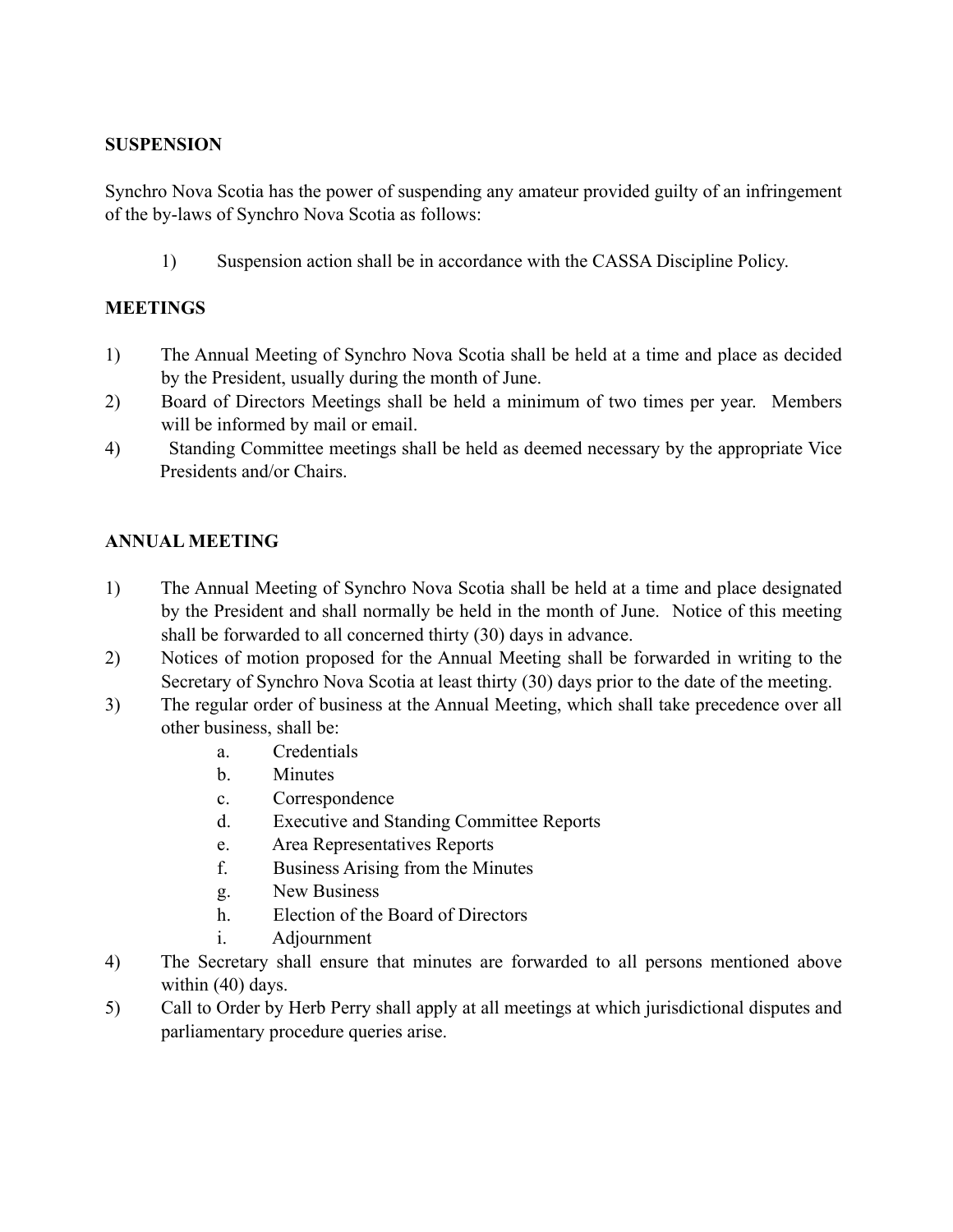## **DOMICILE**

Headquarters of Synchro Nova Scotia shall be:

Sport Nova Scotia 5516 Spring Garden Road Halifax, NS B3J 3G6

## **VOTING**

The following shall be the right to vote:

- 1) Members of the Board of Directors at Board of Directors Meetings.
- 2) The President votes according to Call To Order by Herb Perry.
- 3) Each member club in good standing shall have the right to appoint one representative or one alternate for the Annual Meeting. Only the accredited club representative or the alternate, either being entitled to one vote, shall cast votes at these meetings on all matters.
- 4) All members of Synchro Nova Scotia shall be entitled to attend the Annual Meeting and to participate in discussions but shall not be allowed to vote.
- 5) One-third (1/3) of the members eligible to attend the Annual Meeting or Board of Directors Meeting shall constitute a quorum.

## **CERTIFICATE OF APPOINTMENT**

For each Annual Meeting, each member club shall submit to the President of Synchro Nova Scotia, a certificate of appointment for its representative.

## **VOTING BY MAIL**

- 1) The President may, on her own initiative, by written request of any member club, or by carried motion of the Annual Meeting, submit to a vote by mail, any special matters of interest to the welfare of Synchro Nova Scotia.
- 2) Any mail votes of the Board of Directors must be supported by a majority of two-thirds (2/3) of the members of the Board of Directors participating in the vote.
- 3) One quarter (1/4) of the members of the Board of Directors shall constitute a quorum for a mail vote.

For a mail vote of the Board of Directors, the Secretary of Synchro Nova Scotia shall mail to the Board of Directors a clear statement of the question to be voted upon, with the request that each return its vote to the said Secretary within a specified time, not less than ten (10) days and not exceeding thirty (30) days. Within five (5) days of the closing of the mail vote, the Secretary shall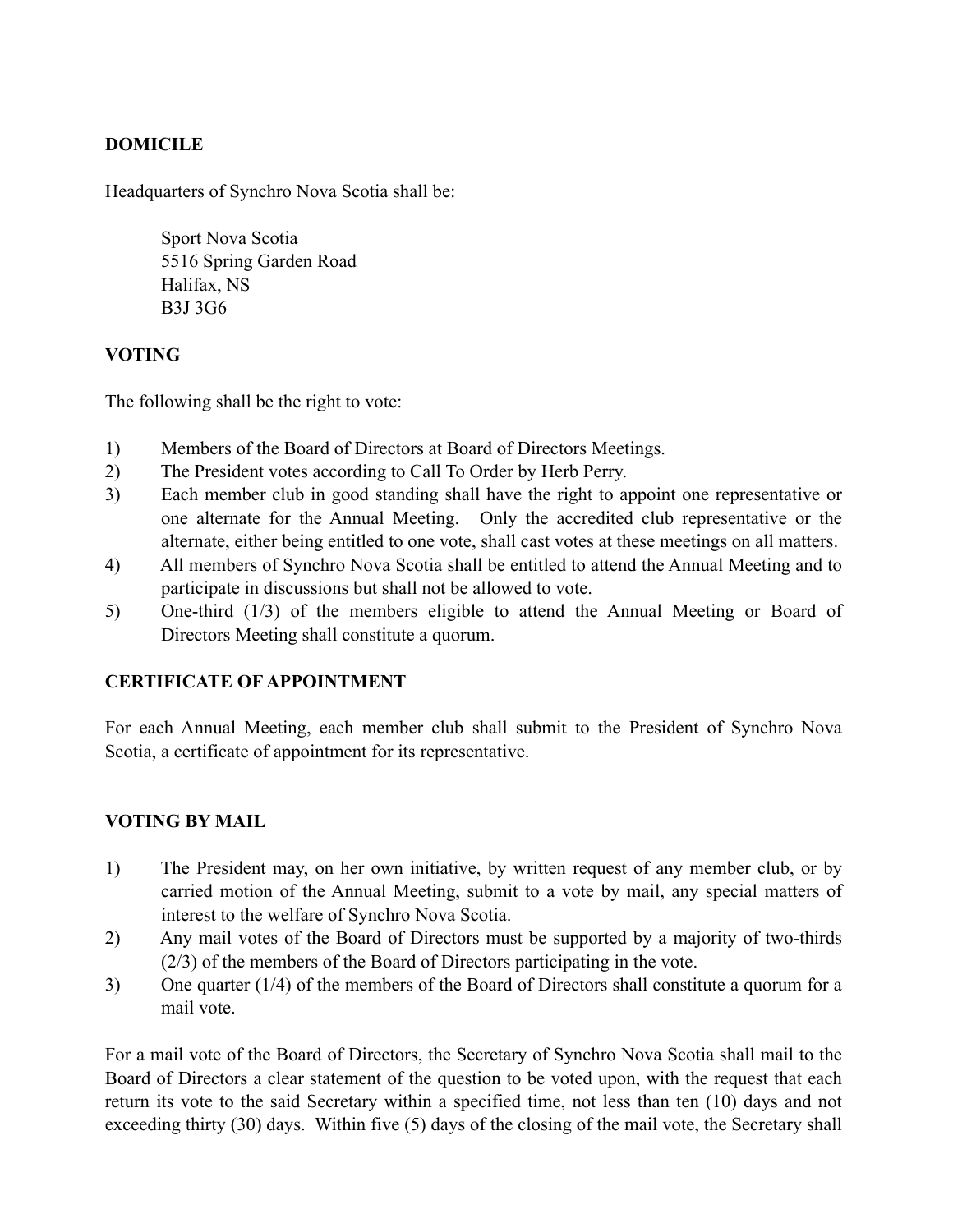mail to the Board of Directors a copy of the question and the result of the vote for and/or against and whether the vote was carried or defeated.

## **AMENDMENTS TO BY-LAWS**

The making, amending or rescinding of By-Laws is subject to a three-fourths 3/4 majority vote of the members at a General Meeting.

## **AMENDMENTS TO RULES**

The standing rules of Synchro Nova Scotia (promulgated separately) can be adopted or amended by a majority vote at any business meeting without previous notice.

#### **SANCTIONS**

All Provincial Synchronized Swimming Competitions and Clinics come under the jurisdiction of Synchro Nova Scotia and sanction for their conduct must be obtained from Synchro Nova Scotia. National or International competitions must be sanctioned by Synchro Canada or F.I.N.A. as appropriate.

#### **ADMINISTRATION RECORDS**

Each member of the Board of Directors must keep appropriate records covering the administration of activities under their jurisdiction. These records must be in a form that enables them being turned over to succeeding members of such position. Board Members, with true conscience, diligence and good judgement, may dispose of material that is over five years old.

#### **MISCELLANEOUS**

The execution of contracts, deeds, bills of exchange and other instruments on behalf of the society may be executed by the President, Vice President of Administration, Secretary or otherwise as prescribed by resolution of the society.

#### **ASSUMPTION OF OFFICE**

The Board of Directors of Synchro Nova Scotia and Chairs of the Committees shall take office immediately after the Annual Meeting at which they are elected.